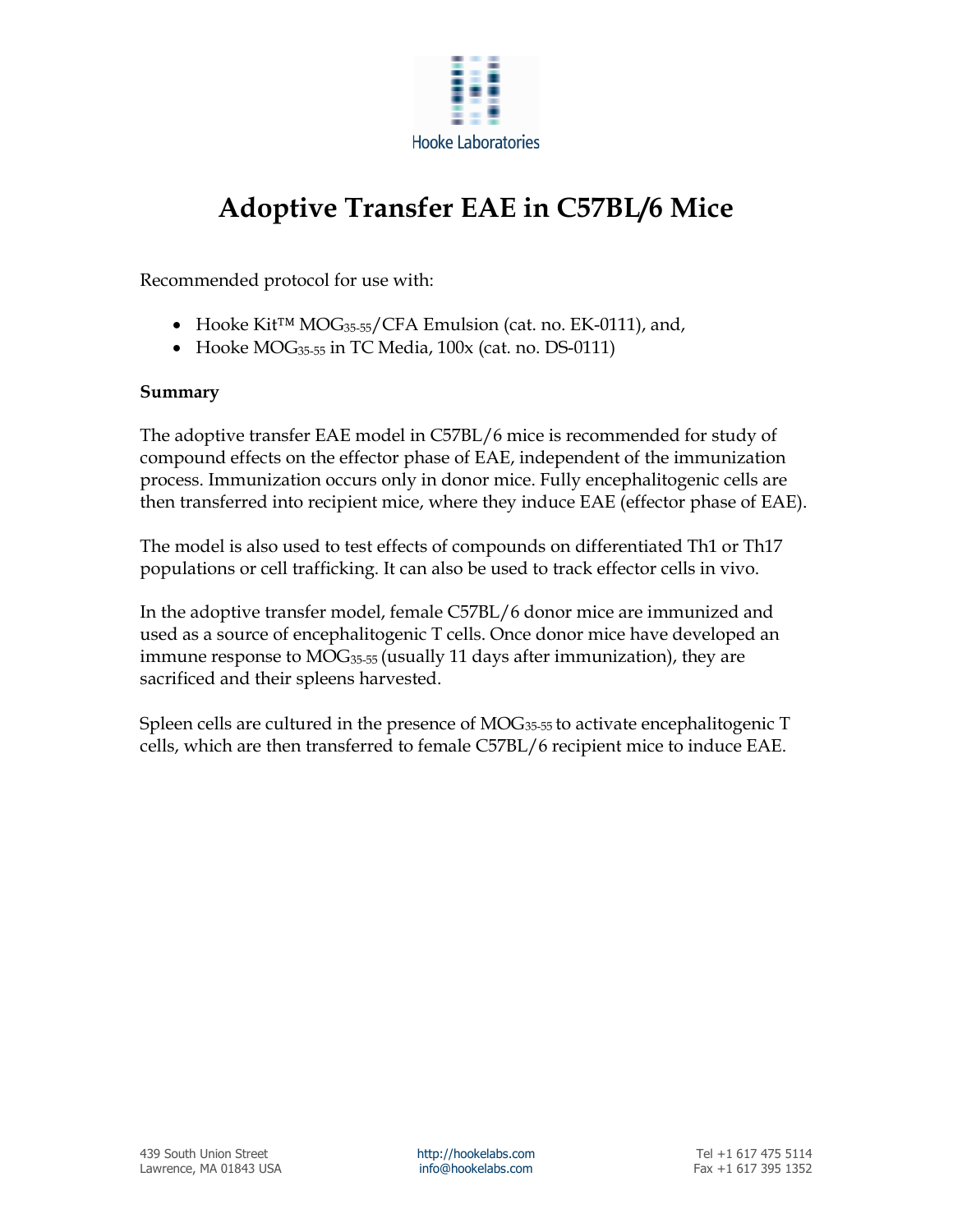| Qty          | Description                                                              |
|--------------|--------------------------------------------------------------------------|
| $\mathbf{1}$ | Hooke Kit™ MOG <sub>35-55</sub> /CFA Emulsion (EK-0111)                  |
| $7$ to $8$   | Hooke MOG <sub>35-55</sub> in TC Media, 100x (DS-0111)                   |
| 10           | C57BL/6 donor mice, females, at 10 to 16 weeks old                       |
|              | (Taconic Biosciences model B6-F)                                         |
| 40           | C57BL/6 recipient mice, females, at 9 to 14 weeks old                    |
|              | (Taconic Biosciences model B6-F)                                         |
| 14-16        | rmIL-12 (recombinant murine IL-12)                                       |
| $\mu$ g      |                                                                          |
| 7-8 mg       | Blocking anti-mouse IFNy antibodies                                      |
| 6            | 70 μm cell strainers (BD/Falcon #352350)                                 |
|              | TC flasks (Corning #430825)                                              |
| $7$ to $8$   | Note: We recommend Corning TC flasks. Quality of TC flasks is very       |
|              | important; cells do not develop equally well in flasks from all vendors. |
|              | Fetal bovine serum (FBS) for cell culture                                |
|              | <b>RPMI 1640</b>                                                         |
|              | 1 M HEPES (Life Technologies, cat #15630080)                             |
|              | L-Glutamine-Penicillin-Streptomycin solution (Sigma #G6784)              |
|              | MEM Non-Essential Amino Acids Solution (Life Technologies #11140-        |
|              | (050)                                                                    |
|              | MEM Sodium Pyruvate Solution (Life Technologies #11360-070)              |
|              | 2-Mercaptoethanol (1000X, Life Technologies #21985-023)                  |
|              | Red Blood Cell Lysing Buffer (Sigma #R7757)                              |
|              | Trypan Blue solution (Sigma #T8154)                                      |
|              | Sterile phosphate buffered saline (PBS)                                  |
|              | (standard formulation, pH 7.4, calcium-free, magnesium-free)             |
|              | 70% isopropyl alcohol in spray bottle                                    |
|              | 50 mL sterile polypropylene tubes                                        |
|              | Pipettes - 5 mL, 10 mL, 25 mL                                            |
|              | Media bottles                                                            |
|              | Petri dishes                                                             |

# Materials needed (per MOG35-55/CFA Emulsion kit, Hooke #EK-0111)

# Protocol

The day of cell transfer is normally considered Day 0 of the study; therefore this protocol begins with immunization on Day -14.

Acclimate all mice to your facility for at least 7 days before starting. Use one donor mouse for each ~4 recipient mice.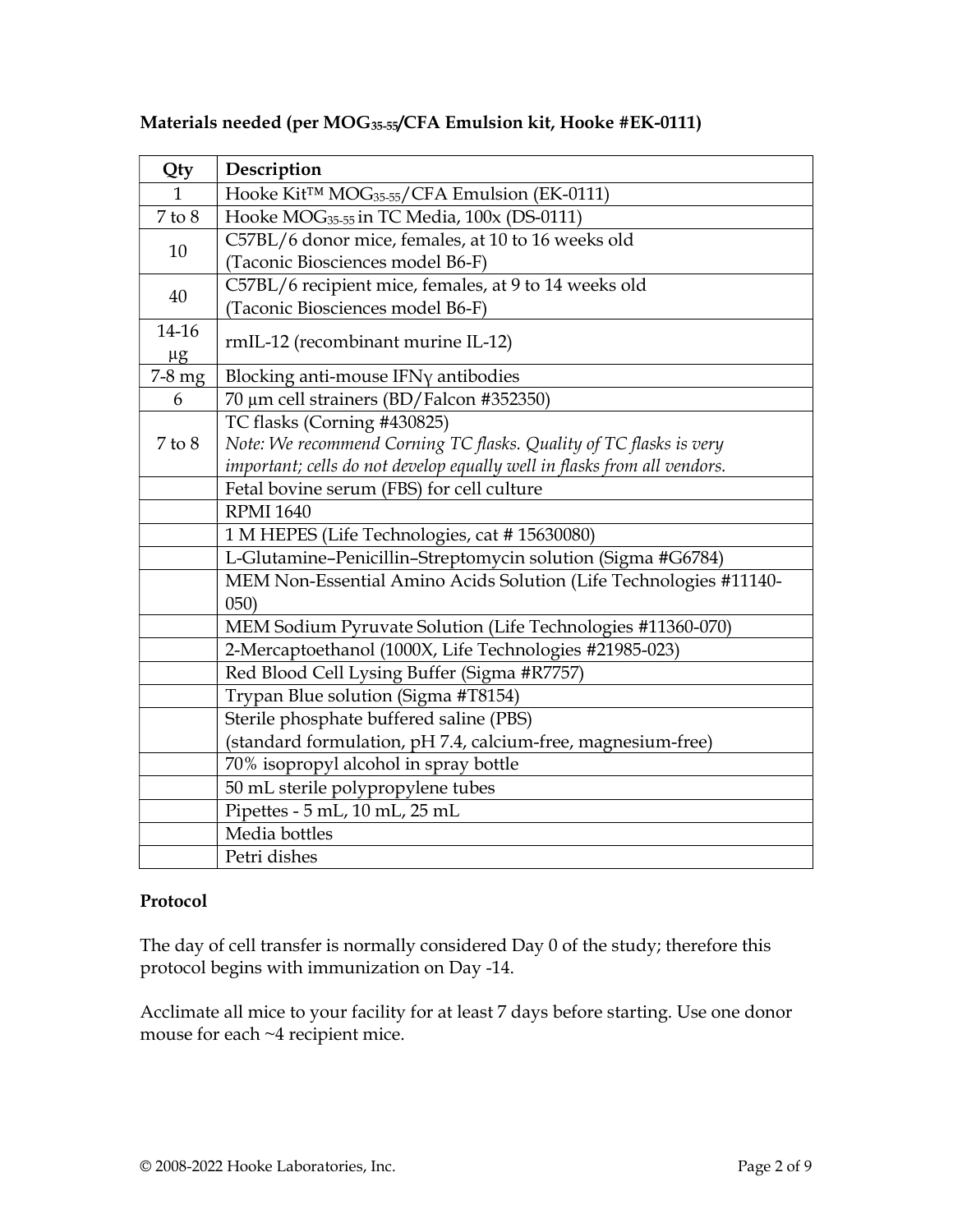### Day -14: Immunize donor mice

On Day -14 immunize female C57BL/6 donor mice at two sites on the back with MOG35-55/CFA emulsion (Hooke #EK-0111). Inject 0.1 mL at each site (total of 0.2 mL of emulsion per mouse).

See "Immunization of Mice for Generation of Encephalitogenic T Cells" (http://hookelabs.com/protocols/immunizationOfMiceForEncephalitogenicTCells. html) for detailed protocol.

# Day -3: Tissue harvest, cell suspension preparation, culture set up

Do all cell prep aseptically in a biosafety cabinet. Keep cells cold (0 to 4 °C). Use cold media and keep cells on ice when practical.

Any FBS lot may be used for wash media, but the quality of FBS for the tissue culture media is critical, as all FBS lots are not equally able to support cytokine production in T cell cultures. Use a FBS lot selected to support maximum cytokine production by antigen-specific T cells.

Use a refrigerated centrifuge at 0 to 4 °C.

- 1. Prepare wash media (approximately 150 mL per 10 donor mice) by supplementing RPMI 1640 to reach the following concentrations:
	- 2% FBS (lot of FBS is not critical in this preparation)
	- 10 mM HEPES

Keep cold (0 to 4  $^{\circ}$ C).

- 2. Prepare tissue culture media (approximately 700 mL per 10 donor mice) by supplementing RPMI 1640 to reach the following concentrations:
	- 10% FBS (selected for T cell culture)
	- 2 mM L-glutamine, 100 IU/mL penicillin, 0.1 mg/mL streptomycin (1% of 100x solution)
	- 1x MEM non-essential amino acids solution (1% of 100x solution)
	- 1 mM sodium pyruvate (1% of 100 mM solution)
	- $5.5x10^{-5}$  M 2-mercaptoethanol (0.1% of 55 mM solution)
	- 10 mM HEPES (1% of 1 M solution)

Keep cold (0 to 4  $^{\circ}$ C).

3. Processing 4 to 5 donor mice at a time, euthanize mice, spray them with 70% isopropyl alcohol, remove spleens, and then place them in a single Petri dish containing 10-15 mL of wash media.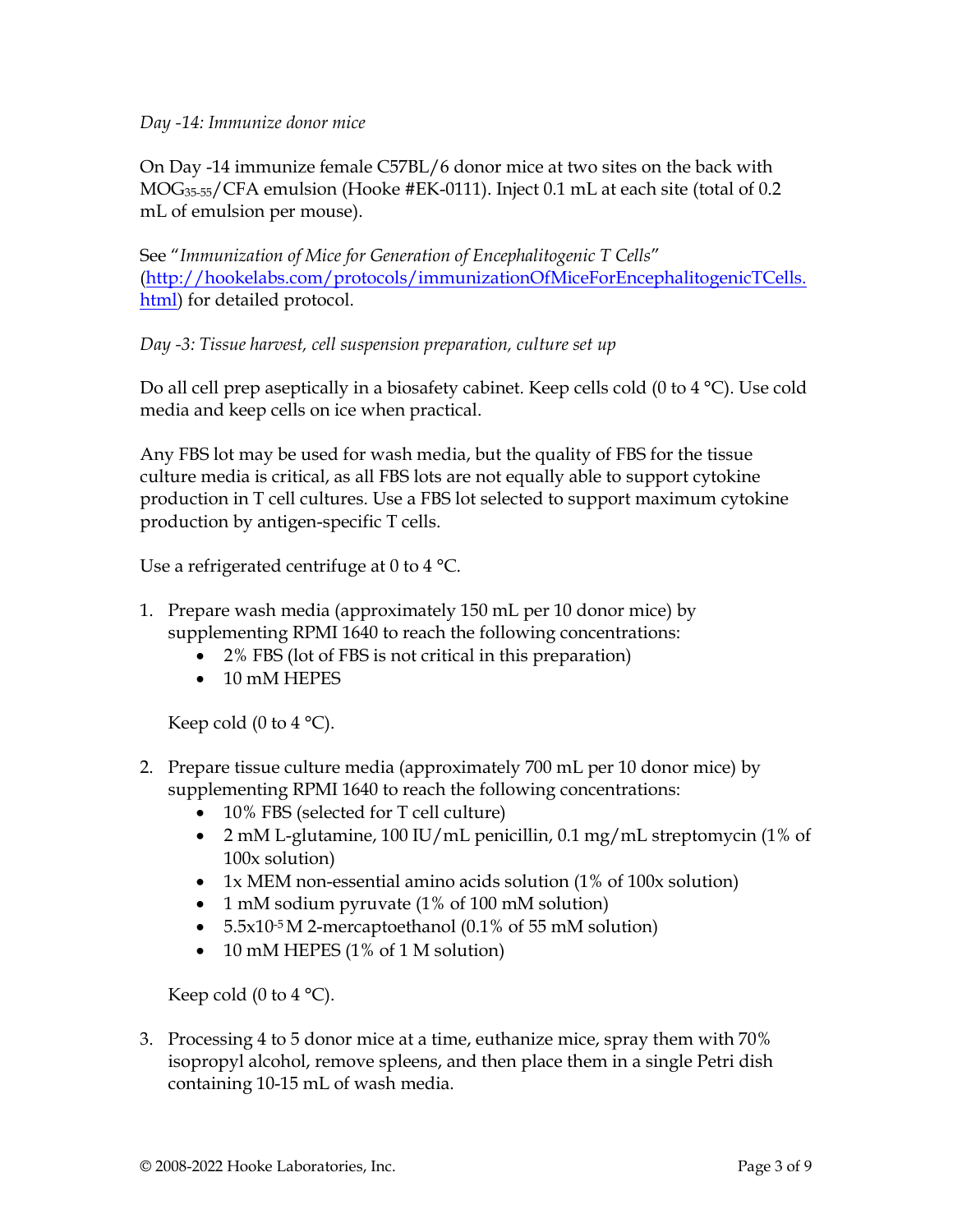Squash spleens from 4 to 5 mice in the Petri dish by pressing several times with the hard end of a 10 mL syringe plunger.

Place a fresh 70 µm cell strainer in a 50 mL tube. Collect all media and squashed tissue from the Petri dish into the cell strainer.

Using the soft end of a clean 10 mL syringe plunger, press the tissue through the strainer.

Carefully rinse the cell strainer into the tube with  $\sim$ 10 mL of wash media. (Lift one end of strainer off tube to let air escape; this helps avoid spilling material on the outside of the tube, losing cells.)

Repeat for all donor mice.

Keep cell suspension cold on ice until all donor tissues have been processed.

- 4. Spin down cells in 50 mL tubes for 10 minutes at approximately 300 g (do not put cells from more than 5 mice in one tube).
- 5. Carefully discard supernatant (avoid losing cells).
- 6. Resuspend the cell pellet in 2.5 to 3 mL per mouse of cold red blood cell lysing buffer, and keep cold for 4 to 5 minutes while red blood cells lyse.
- 7. While red blood cells are lysing, preload ~35 mL of cold wash media into each of another set of 50 mL tubes, for use in the next step.

Keep cell suspension cold until cell lysis is complete. This is indicated by the solution becoming clear, bright red (before the lysis is complete, the cell suspension will be opaque red). This typically this takes 4 to 5 minutes. Watch carefully for color change in order to start the next step immediately (if unsure, stop lysis after 5 minutes).

- 8. Immediately after cell lysis is complete (within 10 seconds) add the previously prepared 35 mL of cold wash media to the cell suspension in each tube.
- 9. Spin down cells again for 10 minutes at approximately 300 g, then discard supernatant.
- 10. Resuspend the cells in ~5 mL wash media per mouse. Filter suspension through a fresh 70 µm cell strainer to remove clumps of dead cells.
- 11. Spin down cells again for 10 minutes at approximately 300 g, discard supernatant.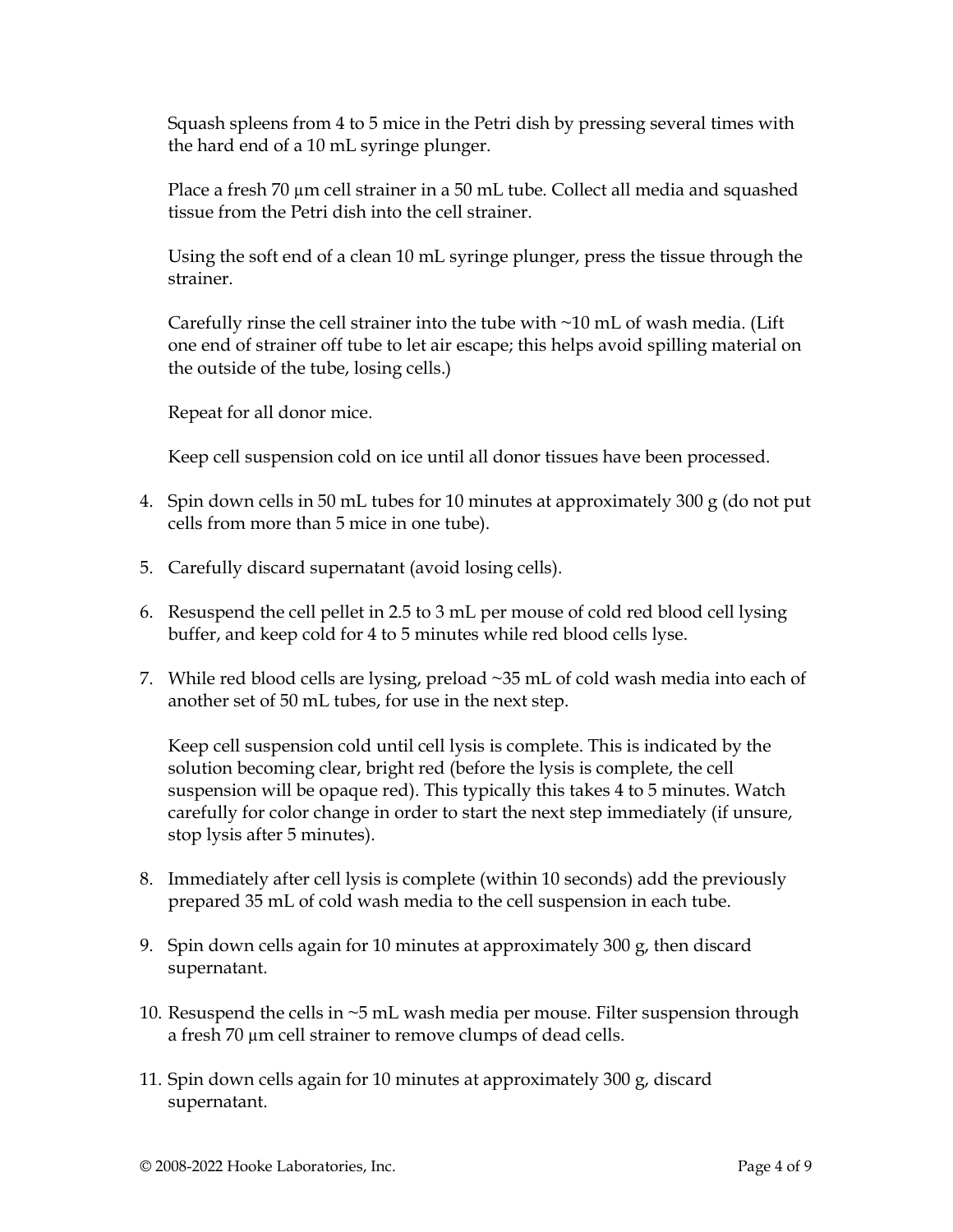- 12. Resuspend the cells in ~5 mL tissue culture media per mouse. Again, filter suspension through a fresh 70  $\mu$ m cell strainer to remove clumps of cells.
- 13. Count cells using Trypan Blue solution. Expected cell number is approximately 200 million cells from each donor mouse.
- 14. Transfer cells from all tubes into a single media bottle and dilute with tissue culture media to 3-3.5 million cells/mL.
- 15. Add MOG<sub>35-55</sub> peptide (Hooke #DS-0111) to the cell suspension to reach 20  $\mu$ g peptide/mL (1 vial of DS-0111 for each 100 mL of suspension).
- 16. Add recombinant mouse IL-12 to the cell suspension to reach a concentration of 20 ng/mL.
- 17. Add anti-mouse IFN $\gamma$  antibodies to the cell suspension to reach 10  $\mu$ g/mL.

Note: Our experience is that the presence of both rIL-12 and anti-IFNγ antibodies in the culture increases the number of IL-17-producing cells. These cells may also be generated by rmIL-23 at 10-20 ng/mL instead of rmIL-12 and anti-IFNγ antibodies (this is less expensive). However, at this writing we have not tested that protocol at Hooke.

- 18. Plate the cell suspension at 100 mL/TC flask (T150).
- 19. Culture for 70-72 hours,  $37 \text{ °C}$ ,  $5\%$  CO<sub>2</sub>, humidified.

Day 0: Transfer cells to recipient mice

- 1. Collect cells from TC flasks into 50 mL tubes. Use 5 mL pipette to rinse flask bottoms as much as possible, but do not use scraper. There will be some leftover cells attached at the bottom; these are mostly macrophages and fibroblasts and do not need to be collected.
- 2. Spin down cells, 10 minutes at approximately 300 g.
- 3. Resuspend cells in approximately 2 to 3 mL PBS per flask.
- 4. Count cells using Trypan Blue solution. Expected cell number is approximately 100-120 million cells from each donor mouse.
- 5. Adjust cell concentration with PBS to between 50 and 150 million cells/mL.
- 6. Inject cell suspension into recipient mice i.p. at 0.2 to 0.3 mL/mouse, targeting 10 to 30 million cells/mouse.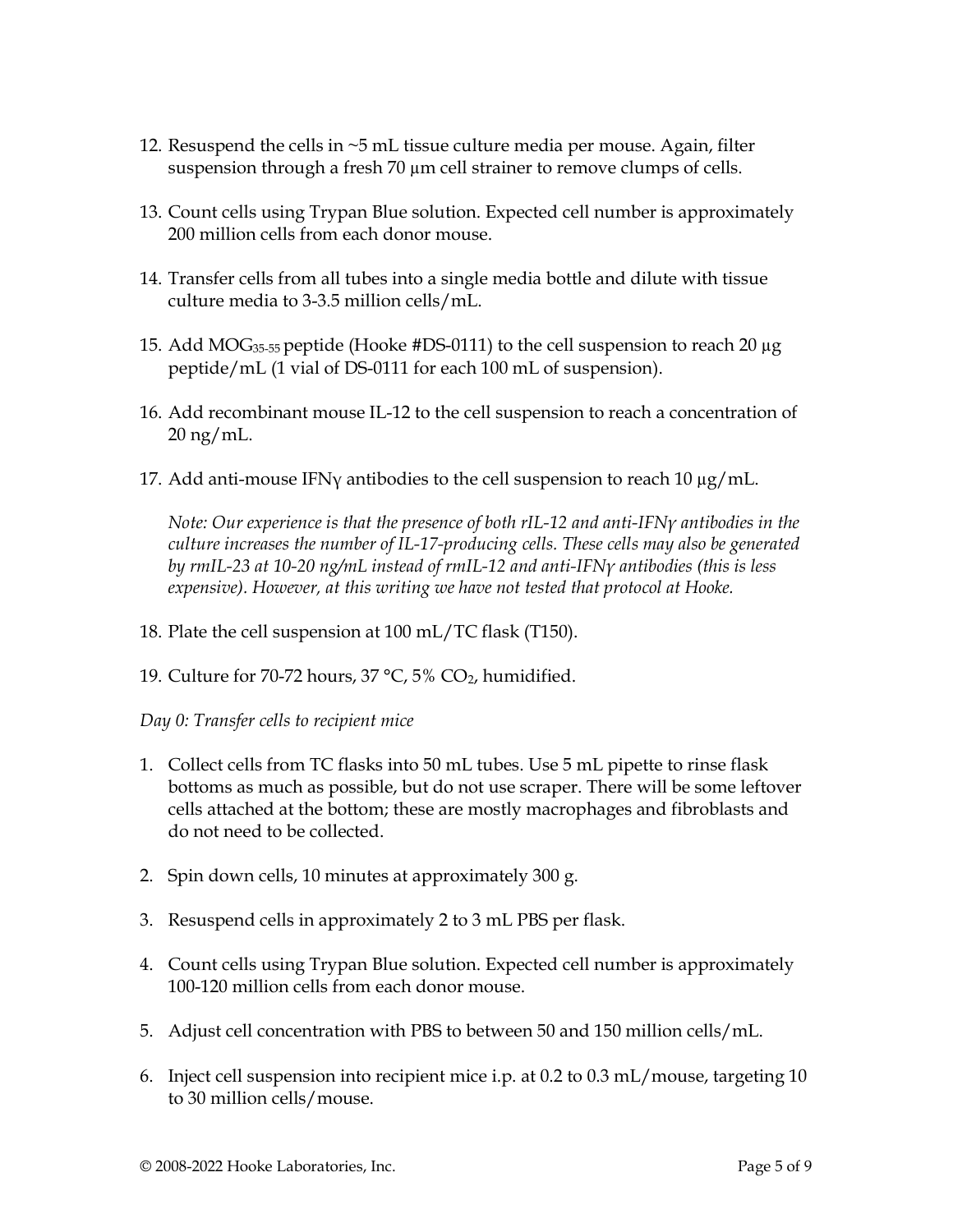7. Begin scoring mice 5 days after the cell transfer (see Appendix A).

# Expected results

EAE onset is normally 6 to 9 days after the cell transfer in untreated mice.

# References

Thakker P et al, J Immunol 178:2589 (2007) Marusic S et al, J Exp Med 202:841 (2005)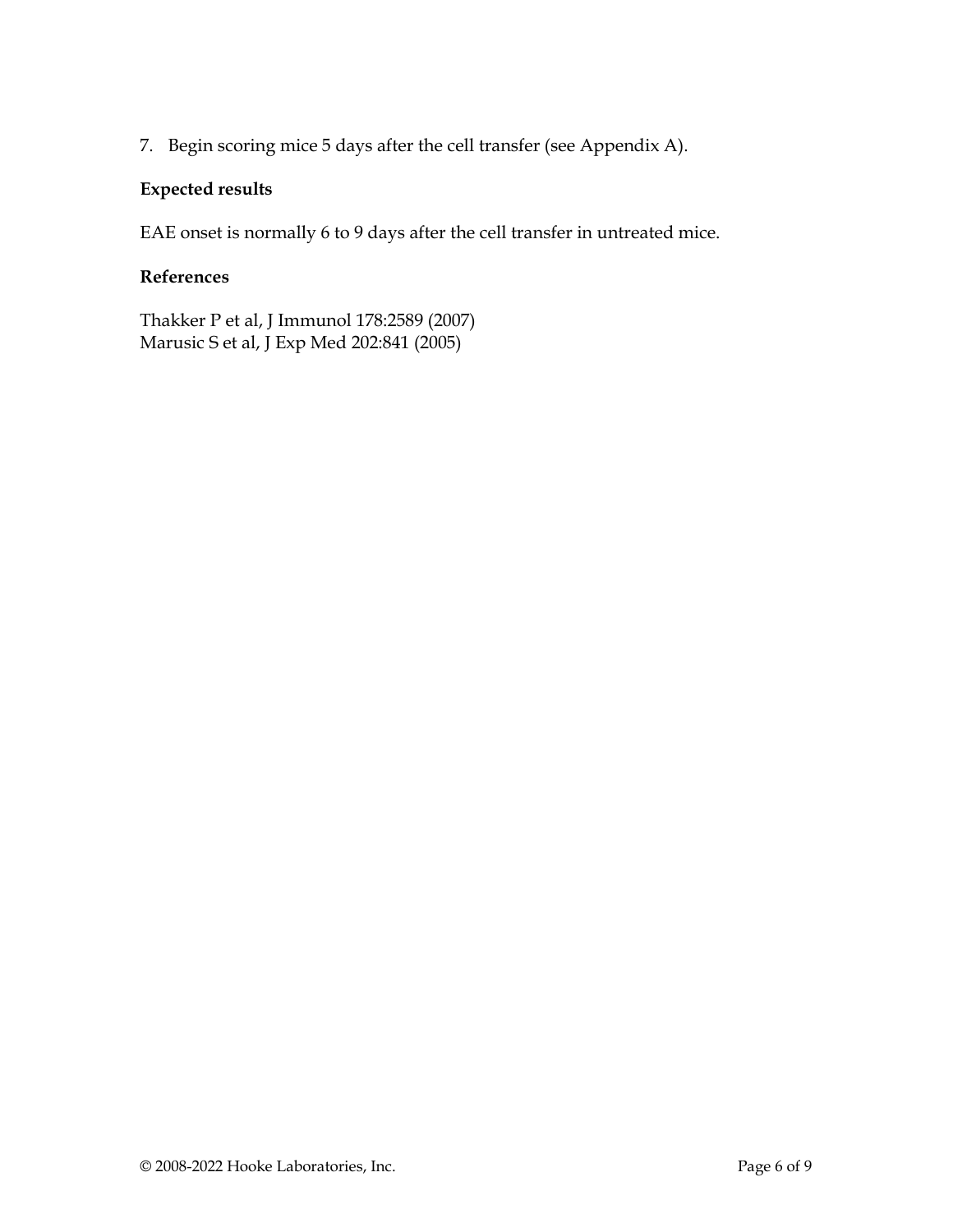# Appendix A – Mouse EAE scoring guide

Typically, EAE is scored on scale 0 to 5. Most researchers also give mice "inbetween" scores (i.e. 0.5, 1.5, 2.5, 3.5) when the clinical picture lies between two defined scores.

The scoring method differs slightly depending on the stage of disease (onset/peak vs. recovery), for each individual mouse.

Reliable EAE scoring requires skill which comes after considerable experience. To avoid unconscious bias in scoring, we strongly recommend that mice should be scored blind, by a person unaware of which mice have received which treatment.

We recommend the following scoring guidelines for mice during onset and peak of EAE:

## Score | Clinical observations 0.0 No obvious changes in motor function compared to non-immunized mice. When picked up by base of tail, the tail has tension and is erect. Hind legs are usually spread apart. When the mouse is walking, there is no gait or head tilting. 0.5 Tip of tail is limp. When picked up by base of tail, the tail has tension except for the tip. Muscle straining is felt in the tail, while the tail continues to move. 1.0 Limp tail. When picked up by base of tail, instead of being erect, the whole tail drapes over finger. Hind legs are usually spread apart. No signs of tail movement are observed. 1.5 Limp tail and hind leg inhibition. When picked up by base of tail, the whole tail drapes over finger. When the mouse is dropped on a wire rack, at least one hind leg falls through consistently. Walking is very slightly wobbly. 2.0 Limp tail and weakness of hind legs. When picked up by base of tail, the legs are not spread apart, but held closer together. When the mouse is observed walking, it has a clearly apparent wobbly walk. One foot may have toes dragging, but the other leg has no apparent inhibitions of movement. - OR - Mouse appears to be at score 0.0, but there are obvious signs of head tilting when the walk is observed. The balance is poor. 2.5 Limp tail and dragging of hind legs. Both hind legs have some movement, but both are dragging at the feet (mouse trips on

### Mouse EAE scoring – onset and peak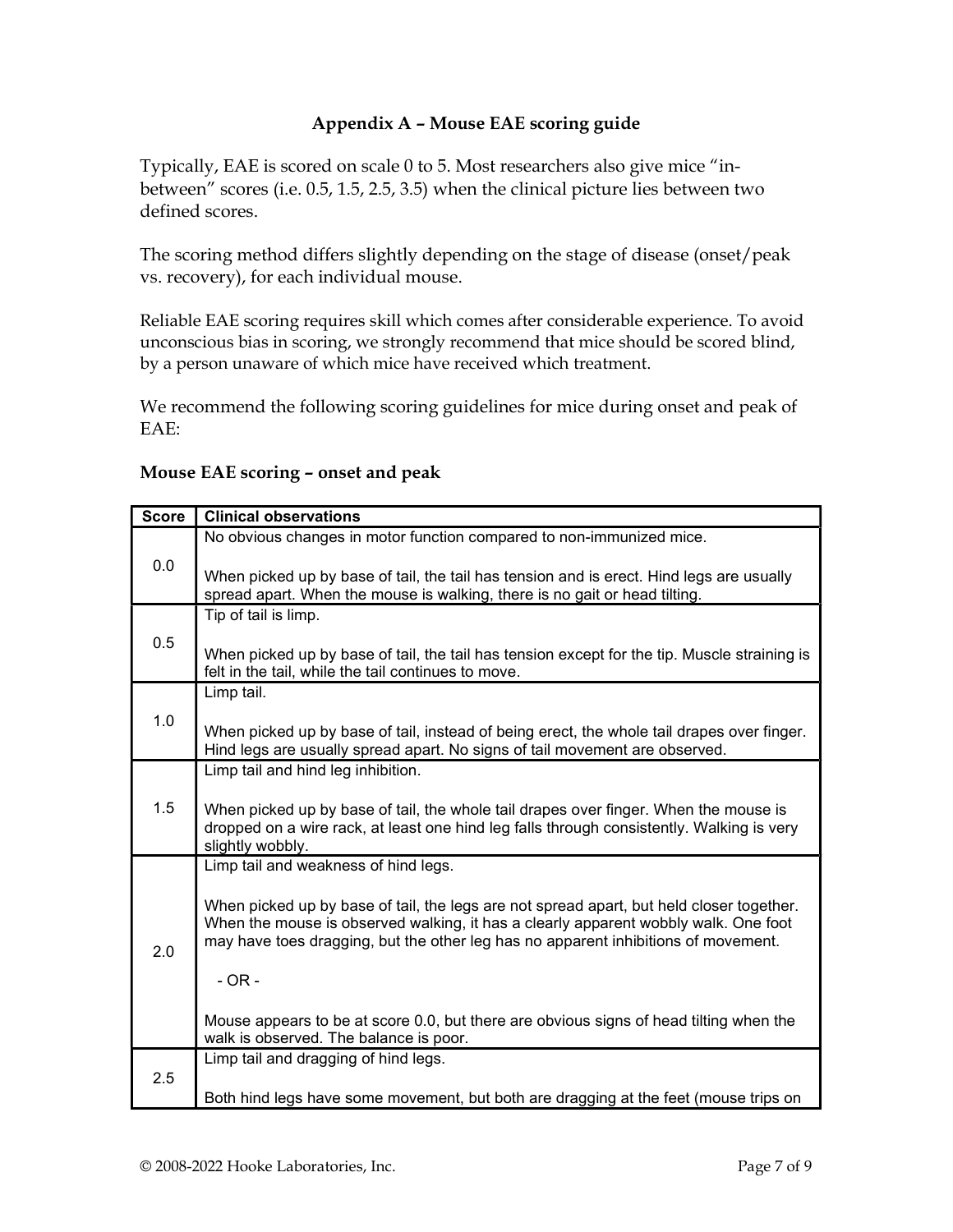|     | hind feet).                                                                                                                                                                                                                                                                                                                                                                              |
|-----|------------------------------------------------------------------------------------------------------------------------------------------------------------------------------------------------------------------------------------------------------------------------------------------------------------------------------------------------------------------------------------------|
|     | $-OR -$                                                                                                                                                                                                                                                                                                                                                                                  |
|     | No movement in one leg/completely dragging one leg, but movement in the other leg.                                                                                                                                                                                                                                                                                                       |
|     | $-OR -$                                                                                                                                                                                                                                                                                                                                                                                  |
|     | EAE severity appears mild when picked up (as score 0.0-1.5), but there is a strong head<br>tilt that causes the mouse to occasionally fall over.                                                                                                                                                                                                                                         |
|     | Limp tail and complete paralysis of hind legs (most common).                                                                                                                                                                                                                                                                                                                             |
|     | $-OR -$                                                                                                                                                                                                                                                                                                                                                                                  |
|     | Limp tail and almost complete paralysis of hind legs. One or both hind legs are able to<br>paddle, but neither hind leg is able to move forward of the hind hip.                                                                                                                                                                                                                         |
|     | $-OR -$                                                                                                                                                                                                                                                                                                                                                                                  |
| 3.0 | Limp tail with paralysis of one front and one hind leg.                                                                                                                                                                                                                                                                                                                                  |
|     | $-OR -$                                                                                                                                                                                                                                                                                                                                                                                  |
|     | ALL of:                                                                                                                                                                                                                                                                                                                                                                                  |
|     | Severe head tilting,<br>Walking only along the edges of the cage,<br>Pushing against the cage wall,<br>$\bullet$<br>Spinning when picked up by base of tail.                                                                                                                                                                                                                             |
|     | Limp tail and complete paralysis of hind legs. In addition to:                                                                                                                                                                                                                                                                                                                           |
|     |                                                                                                                                                                                                                                                                                                                                                                                          |
|     | Mouse is moving around the cage, but when placed on its side, is unable to right itself.<br>Hind legs are together on one side of body.                                                                                                                                                                                                                                                  |
| 3.5 | $-OR -$                                                                                                                                                                                                                                                                                                                                                                                  |
|     | Mouse is moving around the cage, but the hind quarters are flat like a pancake, giving<br>the appearance of a hump in the front quarters of the mouse.                                                                                                                                                                                                                                   |
|     | Limp tail, complete hind leg and partial front leg paralysis.                                                                                                                                                                                                                                                                                                                            |
|     | Mouse is minimally moving around the cage but appears alert and feeding.                                                                                                                                                                                                                                                                                                                 |
| 4.0 | Often euthanasia is recommended after the mouse scores 4.0 for 2 days. However, with<br>daily s.c. fluids most C57BL/6 mice may recover to 3.5 or 3.0, while SJL mice may fully<br>recover even if they reach score 4.0 at the peak of disease. When the mouse is<br>euthanized because of severe paralysis, a score of 5.0 is entered for that mouse for the<br>rest of the experiment. |